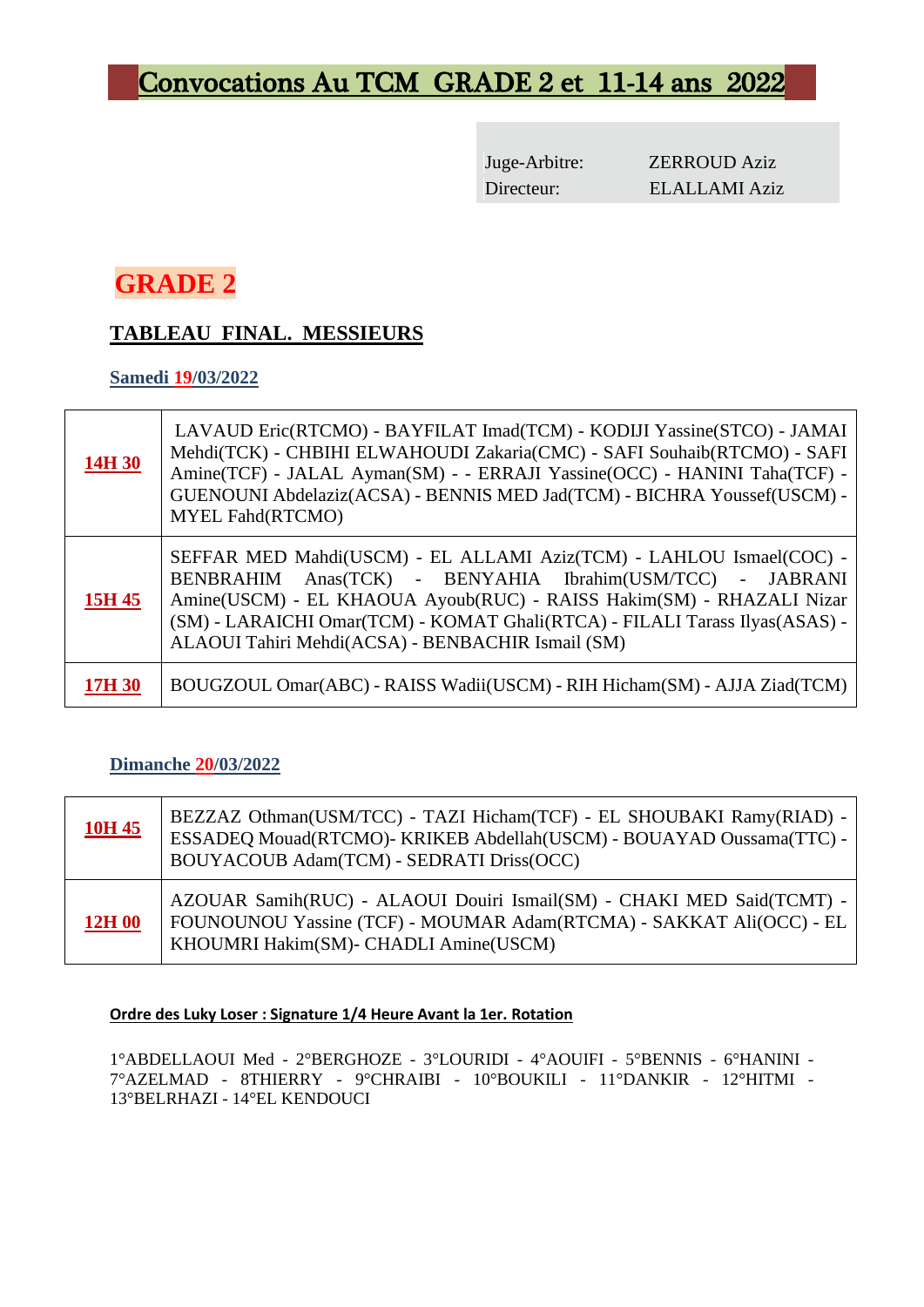

### **TABLEAU QUALIF. -14 ANS GARCONS**

**Samedi 19/03/2022**

| 10H 45 | TAHIRI Joutei Hassani Rali(RUC) - NEDAM Chadi(TCM) - FAHMI Iyad(SCF) -<br>BENJELLOUN Ghali(COC) - BALAFREJ Ilias(RIAD) - ALLALI Med Massine(TCK) -<br>KAMRI Yahya(DHJTC) - CHLYAH Mamoun(USM/TCC) - OUAZZANI Hassani Fahd<br>(RUC) - MOKHLIS Iyad Amine(TCF) - ALAMI Mehdi(SCF) - CHNINAK Adam(TCM)<br>- BENBRAHIM Ilyas(TCK) - ESSARHIR MED Taha(USCM) - EL KHOLTI<br>Ghali(RTCF) - MOUDDEN Ali(RUC) |
|--------|-------------------------------------------------------------------------------------------------------------------------------------------------------------------------------------------------------------------------------------------------------------------------------------------------------------------------------------------------------------------------------------------------------|
| 13H 15 | SADER Karim(TCK) - AMZAZI Makram(TCF) - BENSABIR Mehdi(TCM) - HAYANI<br>Rayan(SCF) - FERRIGNO Enzo Neil(RUC) - AZELMAD Yassine(TCF) -<br>BENCHEKROUN Ahmed(SCF) - NASSIRI Taha(STCO) - TAKI Riad(RIAD) -<br>DRHOURHI MED Omar(SCF) - EL OUALI Saad(COC) - ZOUAOUI Rayane(TCK) - EL<br>BOURIMI Taha(TCF) - BELRHAZI Karim(TCM) - INAN Zakaria(TCK) - EL AMIRI<br>Yahya(RUC) - LARAICHI Omar(TCM)       |

**LES JOUEURS CI-DESSOUS SERONT CONVOQUES ULTERIEUREMENT :**

ES SOBKI Imrane(RTCA) - MYEL Fahd(RTCMO) - BOUKILI MED Ghali(RIAD) - KOMAT GHALI(RTCA) - BEZZAZ Marwa(USM/TCC) - HANINI Taha(TCF) - BENNIS MED Jad(TCM) - EL JAOUHARI Akram(STCO)

## **TABLEAU QUALIF. 12 ANS GARCONS**

**Samedi 19/03/2022**

#### **LES JOUEURS CI-DESSOUS SONT PRIES DE SE PRESENTER LE SAMEDI 19/03/2022 A 09H30 POUR LE TIRAGE AU SORT :**

| <b>CHRAIBI</b>   | <b>LIAM</b>     | <b>RTCMO</b> | <b>GHANAM</b>     | YAZID          | <b>DHJTC</b> |
|------------------|-----------------|--------------|-------------------|----------------|--------------|
|                  |                 |              |                   |                |              |
| ABOUZAID         | <b>CHADI</b>    | <b>TCM</b>   | <b>HABI</b>       | <b>YOUSSEF</b> | <b>STCO</b>  |
| AHFER            | ZAYED           | <b>USCM</b>  | <b>KAMAL</b>      | <b>YASSER</b>  | <b>RUC</b>   |
| <b>ASSISSEL</b>  | YASSER          | <b>TCM</b>   | <b>KASSOU</b>     | <b>NEIL</b>    | <b>RTCF</b>  |
| <b>BENBRAHIM</b> | ZAID            | TCK          | <b>NASSIRI</b>    | ALI            | <b>STCO</b>  |
| <b>BENCHARIF</b> | <b>NOHAYL</b>   | <b>STCO</b>  | <b>OUBELQASSE</b> | <b>MAMOUN</b>  | USM/TCC      |
| TAZI             | <b>SAAD</b>     | <b>TCF</b>   | <b>SEKKATE</b>    | <b>OMAR</b>    | <b>USCM</b>  |
| <b>BENSAID</b>   | <b>ISMAIL</b>   | <b>RTCF</b>  | <b>ZAHIR</b>      | <b>GHALI</b>   | <b>TCK</b>   |
| <b>BOUDIH</b>    | <b>OMAR</b>     | <b>TCMT</b>  | <b>ZOUBIDI</b>    | <b>WALID</b>   | <b>RUC</b>   |
| EL WARDI         | <b>MED TAHA</b> | <b>RTCMO</b> |                   |                |              |

**LES JOUEURS CI-DESSOUS SERONT CONVOQUES ULTERIEUREMENT :**

IRAQI HOUSSEYNI Samy(USCM) - BENNIS Ibrahim(COC) - BAKOUR Marwane(STCO) - FRATA IDRISSI Khalil(RTCMO)